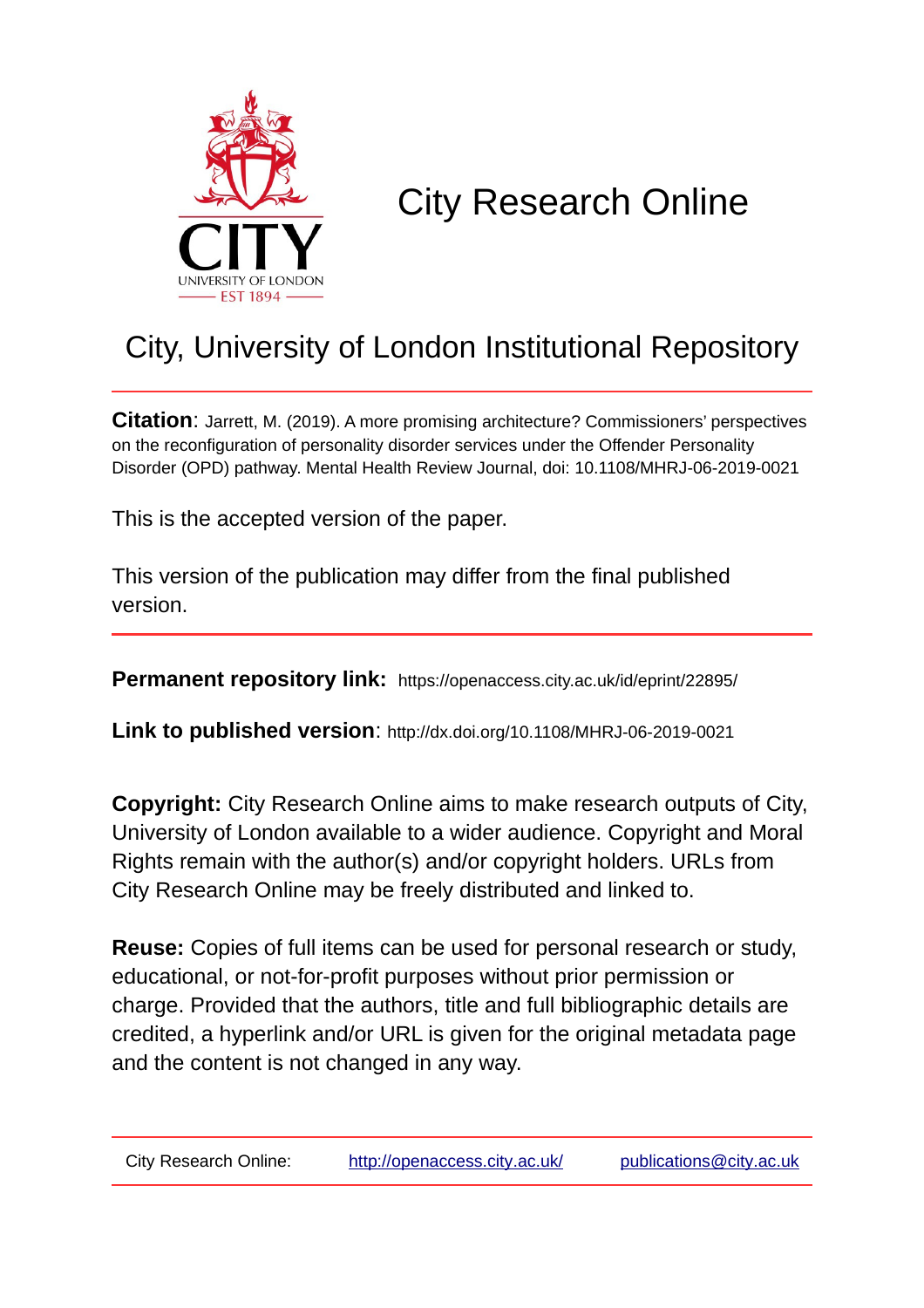**A more promising architecture? Commissioners' perspectives on the reconfiguration of personality disorder services under the Offender Personality Disorder (OPD) pathway**

#### **Abstract**

**Purpose –** This paper explores the views of NHS England (NHSE) and Her Majesty's Prison and Probation Service (HMPPS) commissioners about the Offender Personality Disorder (OPD) pathway.

**Design/methodology/approach –** Thematic analysis of four semi-structured interviews with NHSE and HMPPS commissioners.

Somer - this paper explores the views of NTS England (WITSE) and the Melapton and Probabion Service (HMPPS) commissioners about the Offender Perso<br>and Probabion Service (HMPPS) commissioners about the Offender Perso<br>and HM **Findings –** Commissioners offered a cautious but confident assessment of the potential effectiveness of the OPD pathway, drawing particular attention to its potential to enhance the confidence and competency of staff, offer better value for money and provide enhanced progression routes for offenders with personality disorders. Additionally, commissioners identified a number of potential risks for the pathway including wider system flux, funding availability, multi-agency working, offender engagement and the need to evidence effectiveness.

**Research limitations/implications** - Our analysis is based on a small number of interviews. However, there are only a limited number of commissioners involved with the OPD pathway.

**Practical implications -** While the stronger focus on progression in the OPD pathway is a welcome departure from a narrow focus on high security DSPD services, the foundations of the OPD pathway ultimately lie with the DSPD programme and similar challenges are likely to follow. The system within which the pathway operates is subject to a great deal of flux and this inevitably poses significant challenges for pathway services, staff and offenders, as well as for those of us charged with its evaluation.

**Originality/value –** There has been limited empirical work with commissioners in the mental health field. Our paper offers a unique insight into the perspectives of those responsible for commissioning the OPD pathway.

**Keywords –** criminal justice, commissioning, probation, prison, rehabilitation, risk

**Paper type –** *Research paper*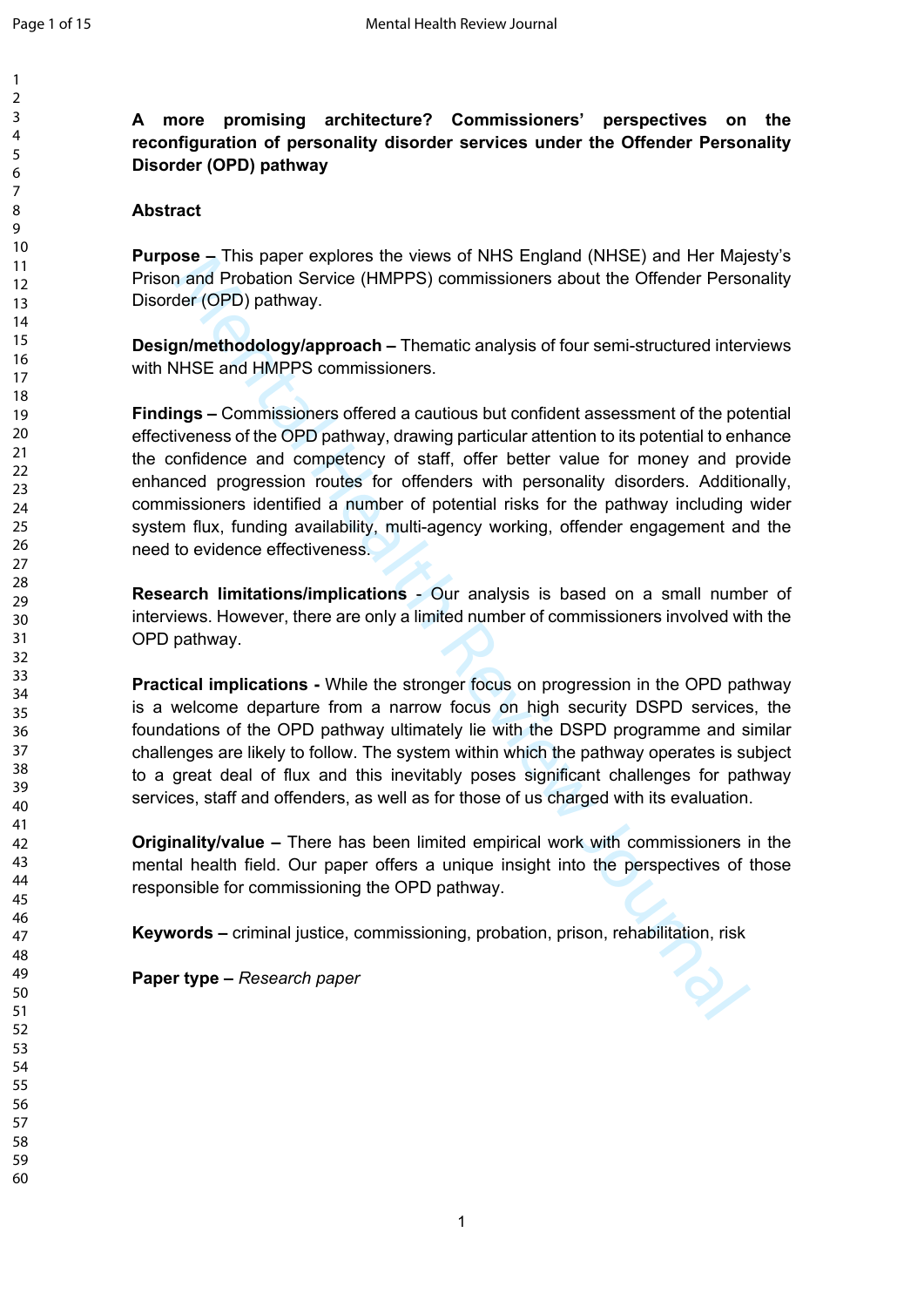### **Introduction**

The Dangerous and Severe Personality Disorder (DSPD) programme was introduced in 1999. Controversially, given the poor evidence base at the time, five high security DSPD units were opened soon after. The aim was to provide comprehensive assessment and treatment for offenders with severe personality disorder who were thought to pose a high risk of harm to other people. From the outset, concerns were raised about its legal, ethical and clinical legitimacy (Mullen, 1999). Critics highlighted its considerable expense, lengthy assessment procedures, lack of evidence for effectiveness, and failure to provide step down facilities and clear avenues for progression (Barrett and Tyrer, 2012; Burns et al., 2011; Perkins et al., , Romero and Ebrahimiee, 2015; Trebilcock and Weaver, 2012; Tyrer et al., 2010; Tyrer et al., 2015; Völlm and Konappa, 2012).

ar and cultural Heylumitaly (withen), 1999). Cutuss highlighted is consisted and central exists of ending the standard exists and fear a sense, lengthy assessment procedures, lack of evidence for effectiveness, and fivile As the DSPD programme developed it also became apparent that the substantial funds required to support a small number of treatment places would be difficult to justify in the long term. In 2009, Lord Bradley's review of diversion recommended an interdepartmental strategy to support the effective management of personality disorder at all stages of the criminal justice system (Department of Health, 2009). Soon after, it was proposed that DSPD programme funding could more effectively reduce risk and harm if re-directed to provide an active *pathway* of 'psychologically informed' environments and interventions (Department of Health and Ministry of Justice, 2011). Following consultation, ministerial approval was given to a new Offender Personality Disorder (OPD) pathway in 2011, with the aim of achieving the following outcomes:

- For men, a reduction in repeat serious sexual and/or violent offending; or for women, a reduction in repeat offending of relevant offences
- Improved psychological health, wellbeing, pro-social behaviour and relational outcomes
- Improved competence, confidence and attitudes of staff working with complex offenders who are likely to have severe personality disorder
- Increased efficiency, cost effectiveness and quality of OPD pathway services (National Offender Management Service (NOMS) and National Health Service England (NHSE), 2015).

The OPD pathway aims to provide a 'community-to-community pathway', with individuals potentially accessing psychologically informed services from sentencing through to release and community reintegration. The hope is to reach a larger 'untouched' population (Centre for Mental Health, 2015). Pathway services are provided collaboratively through a unique co-commissioning arrangement, between NHSE and Her Majesty's Prison and Probation Service (HMPPS) (previously NOMS) in a range of prisons, secure NHS facilities, probation services and approved premises (AP) in the community.

Responding to criticisms of DSPD assessment procedures, case identification and case formulation represent key elements of the pathway (Joseph and Benefield, 2010).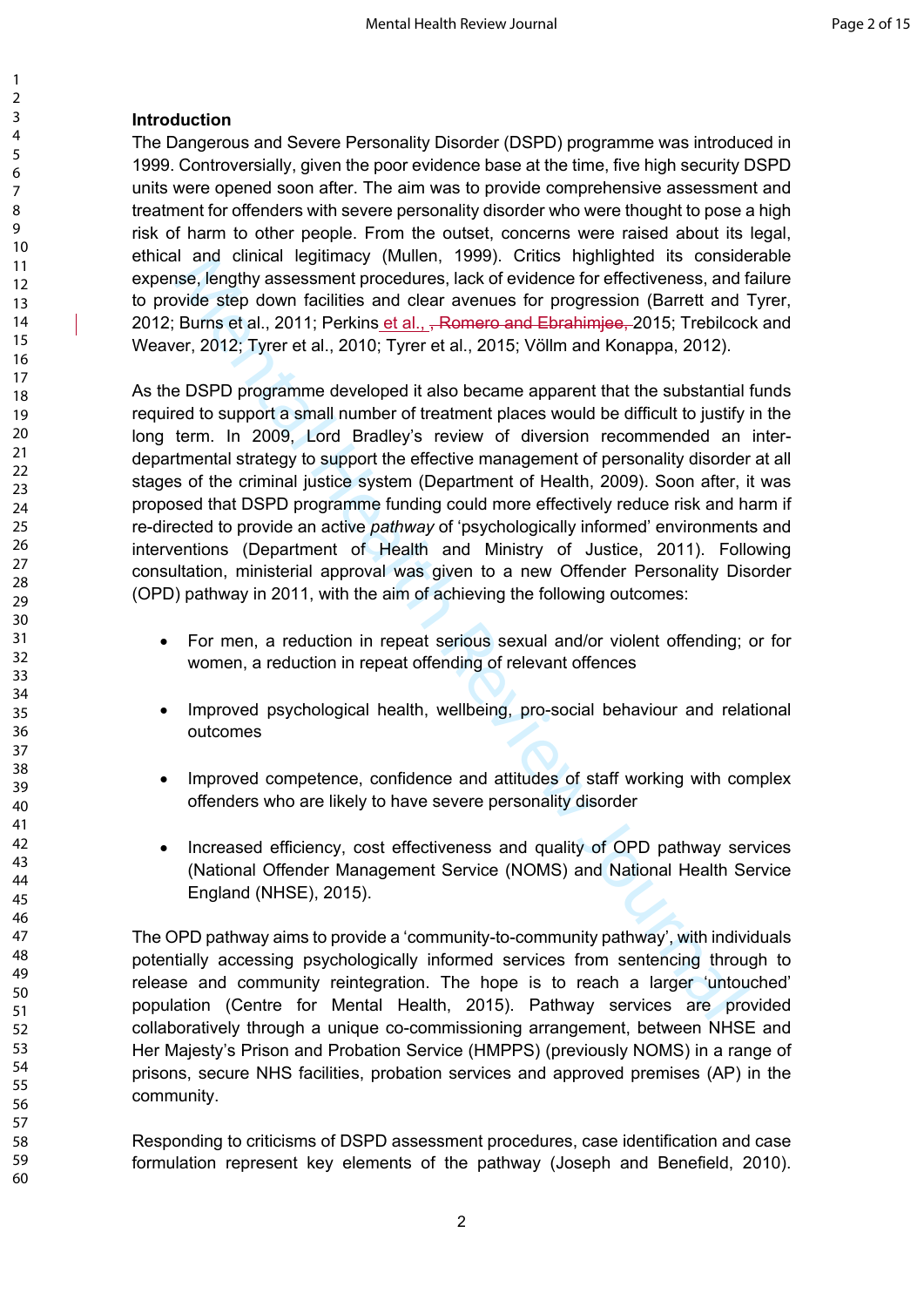Approximately 20,000 offenders were originally estimated to be eligible for the pathway (Benefield et al., 2015) but by June 2016 36,459 (37% of the National Probation Service (NPS) caseload) had been screened into the pathway (Skett, Goode and Barton, 2017). 'Screening in' to the pathway involves an assessment of (i) personality disorder (indicated by an offender having been rated positive for seven or more OASys items indicative of personality disorder) (see Ministry of Justice, 2011:15), and (ii) risk (assessed by sentence and offence type and OASys risk of harm ratings) (Minoudis, Shaw, Bannerman and Craissati, 2012; Jolliffe, Cattell, Raza and Minoudis, 2017).

Solution and other was the comparison of the Comparison of the and the comparison of the and the comparison and craissati, 2012; Joliffe, Cattell, Raza and Minoudis, 2017) an eligible individual has been identified, case f Once an eligible individual has been identified, case formulation should support on-going assessment and progression planning. Based on the formulation, Ooffenders on the pathway may be offered specific personality disorder treatment interventions or general accredited offender behaviour programmes as part of their pathway plan. For a description of pathway operation in London see Jolliffe et al. (2017). While not all offenders on the pathway will be offered or required to actively engage with treatment interventions, there are a number of key pathway services that an offender may be encouraged to access. These include:

- Psychologically Informed Planned Environments (PIPEs). These are facilities designed to support transition at key stages of an offender's journey through the criminal justice system and maintain any progress achieved (NOMS and Department of Health, 2012).
- Specific personality disorder treatment interventions (across a range of security settings).
- Community case management (which may include residing at a psychologically informed AP).

# **Methods**

Collectively, the authors of this paper have been involved with evaluating the DSPD programme and more recently, have been commissioned by NHSE and HMPPS to undertake two national evaluations of the OPD pathway for men and women respectively. The starting point for these evaluations has been to conduct four semistructured interviews with NHSE and HMPPS commissioners directly involved in developing the OPD pathway. Drawing upon the analysis of these interviews, the paper explores two questions:

- 1) How do commissioners describe and characterise the OPD pathway?
- 2) What challenges do commissioners envisage the OPD pathway experiencing?

While our analysis is based on a very small sample, there are only a limited number of commissioners involved with the OPD pathway. As the 'architects' responsible for the commissioning and implementation of the OPD pathway - some of whom were also involved with the DSPD Programme – their perspectives are unique and worthy of extended analysis. Our intention was to move beyond the publicly available commentaries (notably: NOMS and NHSE, 2015; Benefield et al., 2015; Skett et al., 2017) and encourage the commissioners to describe what they understood by the OPD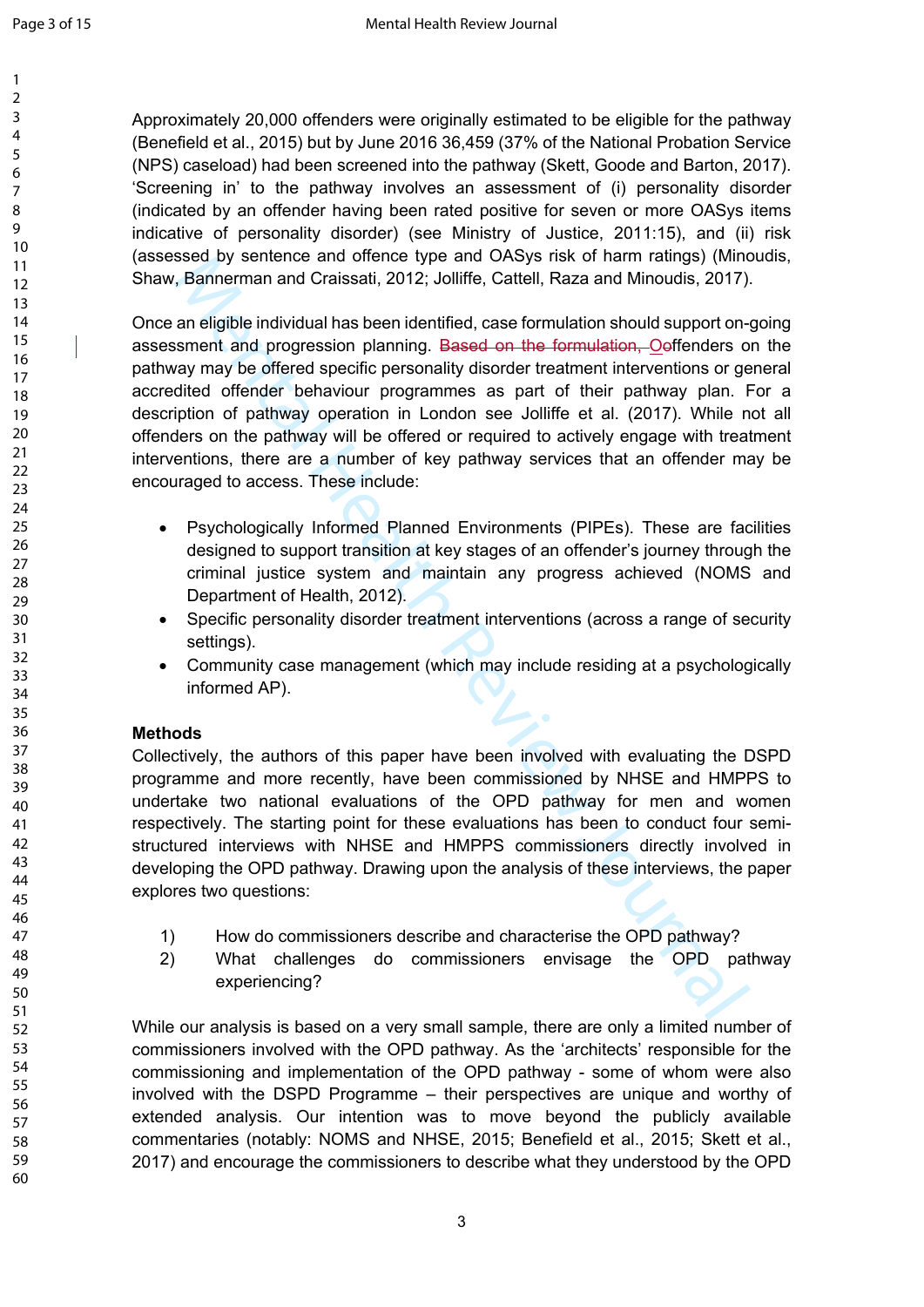pathway, how it emerged and developed, what distinctions they made between the OPD pathway and the DSPD programme, and what future challenges they envisage.

Given the very limited number of commissioners involved with this specialist field of forensic mental health the key issue was one of access, and not sampling. Four commissioners were approached, and all agreed to be interviewed. All interviews were conducted by MJ using a semi-structured topic guide which was used flexibly in response to emergent issues and themes. Three interviews were conducted in private rooms at the Ministry of Justice and one over the telephone. The duration of interviews ranged between 30 and 90 minutes with an average length of 51 minutes. All were recorded and professionally transcribed.

Cite of your susing selling the method to the constrained on the constrained on the constrained on the constrained in private room the constrained in private constrained in private constrained in private constrained in pri Transcripts were subject to a group-based thematic analysis undertaken by MJ, JT and TW using the framework suggested by Braun and Clarke (2006). Thematic analysis has the advantage of permitting flexibility and theoretical freedom (Braun and Clarke, 2006). Two analysis meetings were held after all three researchers had separately reviewed the each interview transcripts to develop familiarization and to support the initial identification of codes and themes. Lilleker (2003:211) reminds us that a 'chief difficulty' of undertaking interviews with senior policy figures 'policy elites' is interpreting the data. The recursive process (Braun and Clarke, 2006) followed in these meetings was therefore invaluable for interrogating the transcripts and data. The involvement of different members of the research team also enabled us to maintain a 'critical distance' from the participants (Mikecz, 2012). In the first meeting each researcher described their initial analysis and after further independent analysis a second meeting was held where thematic categories were agreed. To enhance the interpretive validity of this analysis, other co-authors contributed to the critical review, interpretation and contextualization of emergent themes.

Ethical approval for the study was granted by the National Offender Management Research Committee (Ref: 2015-081 NRC) and the National Research Ethics Committee South Central – Berkshire (Ref: 15/SC/0076). In the interests of anonymity, and in accordance with our ethical approval, we refrain from expanding on the individual characteristics or experiences of each participant.

# **Findings**

The main themes from the analysis are presented under two over-arching categories:

- (1) Characterisations of the OPD pathway.
- (2) Potential risks for the OPD pathway.

# *Characterisations of the OPD pathway*

#### *Structured by experience rather than politics*

The emergence of the DSPD programme in response to a high-profile double homicide (Duggan, 2011) and the pace with which new DSPD services were implemented, were presented as having been rushed and primarily motivated by a political desire for action to reassure the electorate. One commissioner observed:

60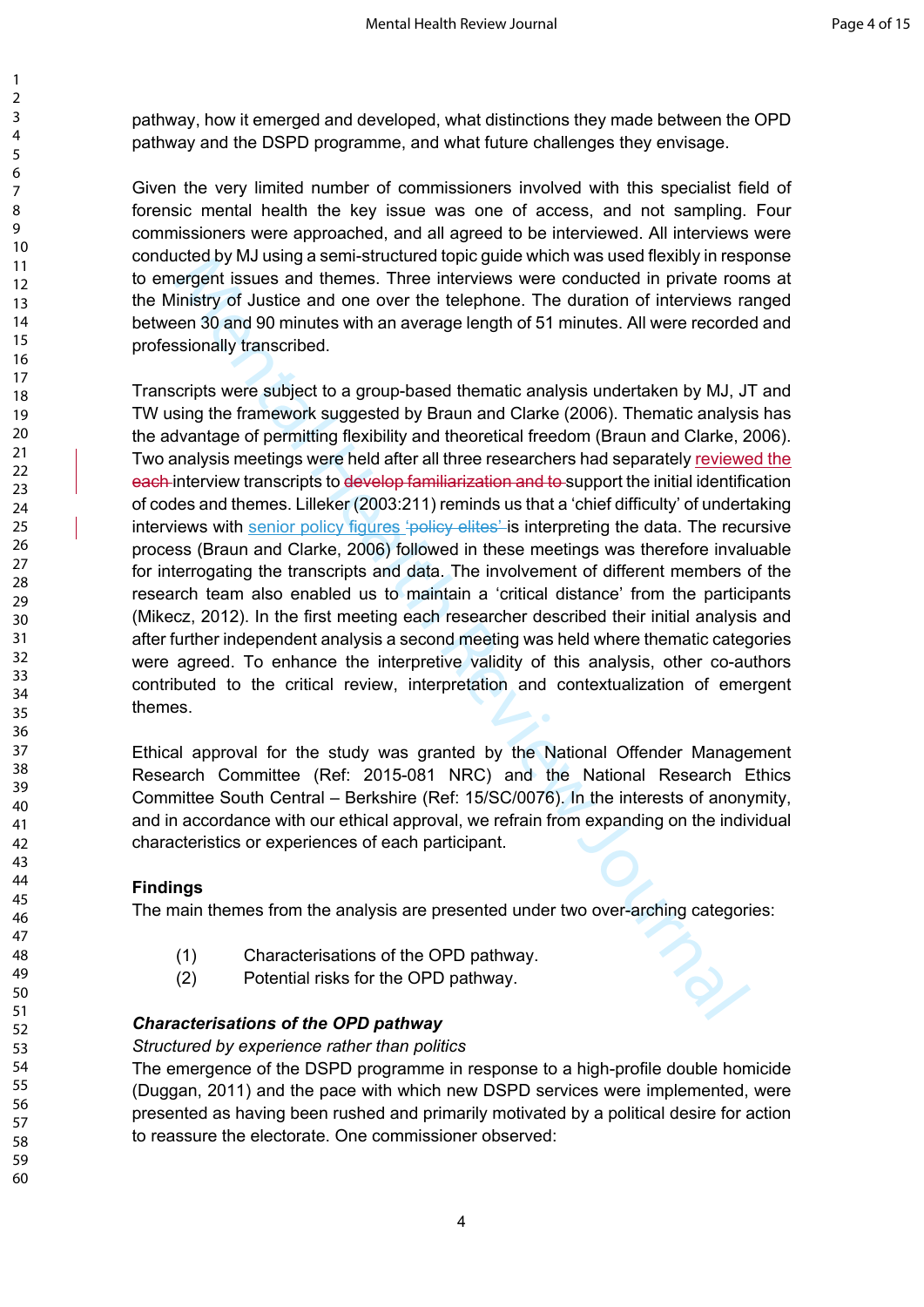'*DSPD was politically designed, not designed by practice and commissioning ... it was ill conceived in the very beginning.' [P04]* 

est in personality disorder services and challenge the entrenched belief that<br>on of drenders is untreatable. Recognising this contribution as an achievem<br>upon, the OPD pathway was often presented as an opportunity to devel In contrast, the commissioners felt they had a much clearer ownership of the OPD pathway than they or their predecessors had of the DSPD programme. All participants described the OPD pathway as being forged from the experience and learning that followed the DSPD programme. Several suggested that DSPD services had done well to invest in personality disorder services and challenge the entrenched belief that this group of offenders is untreatable. Recognising this contribution as an achievement to build upon, the OPD pathway was often presented as an opportunity to develop a more sophisticated and holistic understanding of the nature of personality disorder. Optimism, conviction and confidence in the operation of the new strategy was very evident. However, while it was argued that the OPD pathway exhibited novelty and innovation, this was often evidenced by reference to the perceived shortcomings of the DSPD programme. In the sections that follow we describe some of ways in which this was done.

#### *Supporting the development of competent and confident staff*

Some participants felt the less politicised context within which OPD pathway operated was associated with a stronger commitment to securing staff co-operation. This was positioned as critical, particularly among those who felt that staffing problems had hampered the DSPD programme:

#### *'It was the workforce that did itf for DSPD. Lack of a decent workforce.' [P04]*

The new pathway was positioned by commissioners as placing a greater emphasis on the importance of supporting OPD pathway staff with proper training and supervision to increase their competencies and confidence. Ensuring services were staffed by well trained professionals with a good understanding of personality disorder was identified as critical to the longer-term success of the pathway:

#### *'You can't do any of this unless you've got a very well-trained supportive staff group.' [P01]*

Probation officers, in particular, were presented as most in need of support to develop a better understanding of personality disorder, and in this sense were also seen as primary beneficiaries of the training that would be available.

#### *Ensuring staff work together effectively*

Joint working (often referred to as 'joined-up') was presented as a fundamental principle of the OPD pathway, and as critical to its effectiveness. This was emphasised by all commissioners, several of whom cited poor communication, unhealthy competition and the absence of effective joint working as critical failings of the former DSPD units – problems they argued the OPD pathway sought to avoid:

*'There was little communication between them [DSPD units] in terms of service delivery … they weren't working as a joined-up service in the same way as the OPD pathway is trying to do.' [P02]*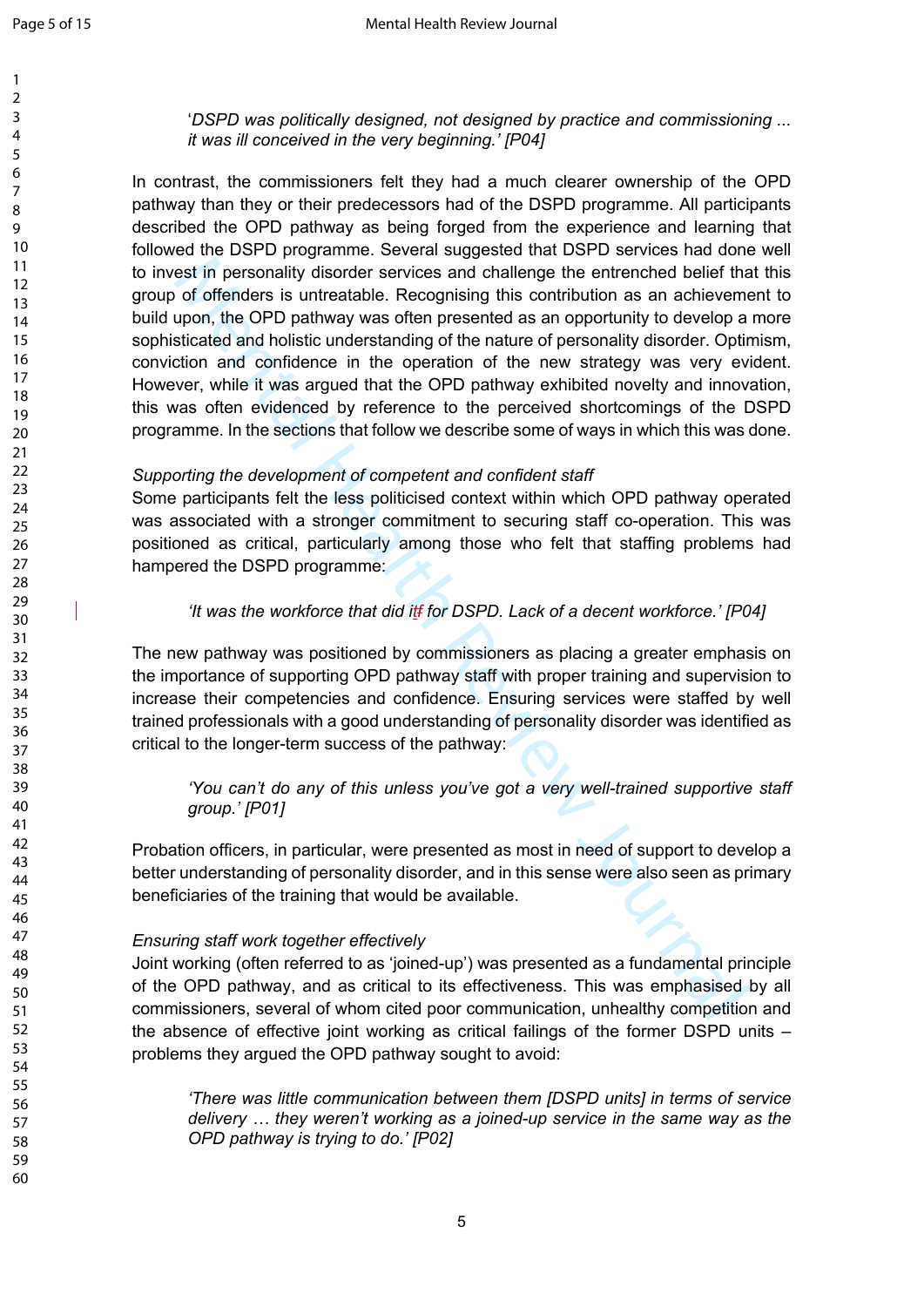While the importance of commissioners, different NHS and criminal justice pathway services and the multi-disciplinary teams within them working together was made clear, there was also concern about the challenges this presents:

*'I still have to kind of persuade both sides to play … if it's only bits and pieces from the sides that are being done, that won't be much good to be honest … I want to see it joint. I want it seamless.' [P04]*

#### *Value for money*

The focus of DSPD services upon a relatively small population was criticised and some discontent was expressed about the disproportionate level of funding that was allocated to capital building costs and service evaluation. In contrast, OPD pathway commissioning was presented as more fiscally responsible:

*'The whole programme is based on disinvesting in one part of the system and reinvesting in the new pathway. So, it's very simple to count and compare the number of treatment places, what you're delivering in the community, and show you get more bang for your bucks.' [P03]*

for more interesting and services and services and services and the measurement of the measurement was expressed about the disproportionate level of funding that was allo<br>point building costs and service evaluation. In con This highlights one of the key ways in which the OPD pathway was framed: that it was almost self-evidently better value for money than the DSPD programme because it would reach a greater number of the 'right' offenders with personality disorder through enhanced case identification. By virtue of this, participants argued there would be a greater likelihood of positive outcomes, which in turn would bring potential benefits in terms of wider public protection:

*'Everyone tends to forget that child sex offenders, murderers, rapists are released … you want them out there less risky and to do that you have to put more into a pathway like this … We will triple the numbers of people being helped on the money that we had in the DSPD programme.' [P04]*

#### *OPD pathway as a pathway for life*

We were reminded that problems with assessment and the lack of progression to stepdown services for DSPD prisoners and patients were key limitations of the DSPD initiative:

*'Very little thought was given to how you identify the right people, who should be in, who shouldn't be in these services, and what should happen afterwards.' [P03]*

Hence, while the number and range of different pathway services under the OPD pathway was seen as being auspicious, the novelty and strength of the new strategy was presented as the *pathway* itself, with its emphasis upon case identification, case formulation and progression.Participants emphasised how the OPD pathway focused on *actively* identifying offenders through screening and case identification at an early stage of their contact with the criminal justice system. This was contrasted with the *passive* approach of a small number of high-risk treatment places in the DSPD units. In addition, commissioners highlighted that in contrast to the DSPD programme, the OPD pathway could potentially provide long-term structure and support for offenders with personality disorder who are released and remain subject to management on licence:

60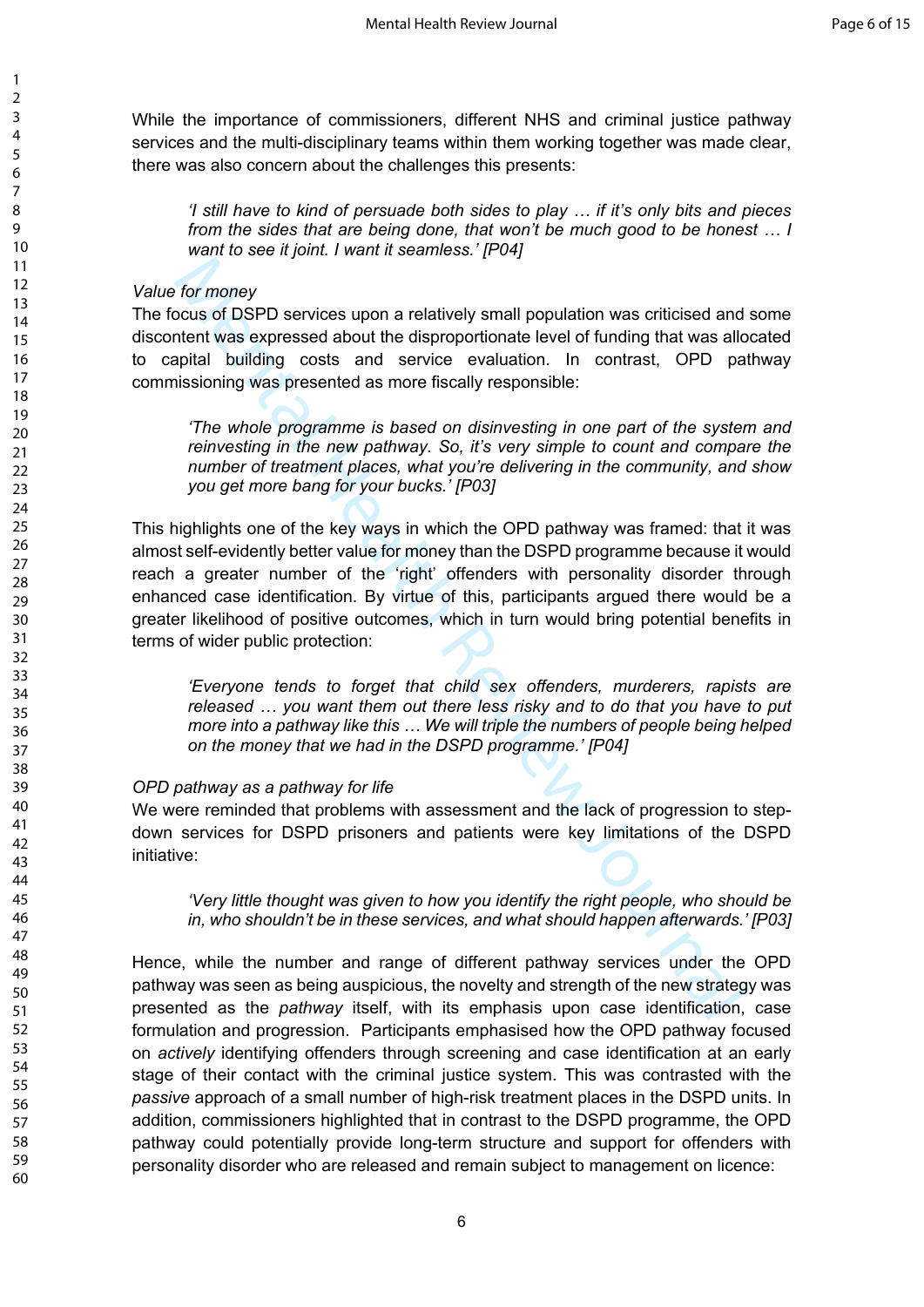*'… no-one ever leaves the pathway, they're always on it and they'll always have second goes so they will be continually managed.' [P02]*

Hence, once identified as eligible for the pathway, offenders would be provided with multiple opportunities to (re)engage during their sentence, though implicitly they may not always be offered or actively engaged in treatment or pathway services.

#### *Cautious but confident about effectiveness*

bous but confident about effectiveness<br>or the DSPD programme often focused on the lack of evidence about treat<br>vieness for offenders with personality disorder, and the perceived assumptio<br>vie treatments would emerge (Tyrer Critics of the DSPD programme often focused on the lack of evidence about treatment effectiveness for offenders with personality disorder, and the perceived assumption that effective treatments would emerge (Tyrer et al., 2015). OPD pathway commissioners recognised the weak evidence base in relation to the treatment of offenders with personality disorder and therefore offered a cautious assessment of the promise of the new OPD pathway. One interesting aspect of this was the emphasis placed on 'nontreatment' units such as PIPEs which (while also lacking an evidence base) were presented as having a key role in terms of motivating offenders to engage with structured treatment opportunities and as progression services to enable offenders to move to the community or lower security services. The commissioners emphasised that the OPD pathway has sought to move away from high intensity treatment facilities for high risk offenders with personality disorder to develop a more holistic approach which while including treatment opportunities, more fundamentally recognises the importance of the environmental context and quality of staffing and relationships. As a result of this changing emphasis, all participants expressed confidence in the new strategy. For example, two different commissioners observed:

*'We're improving its efficiency and its spread, so accessibility. And we think its effectiveness. And meanwhile it's never gone up in cost.' [P04]*

*'We're very confident we're identifying the right offenders.' [P02]*

However, participants also highlighted the ambition and scale of the task involved in developing the OPD pathway, especially regarding the number of different services to be commissioned and coordinated. In the following section we highlight some of these challenges.

#### *Potential risks for the OPD pathway*

Despite optimism about the approach and design of the OPD pathway, the commissioners identified several potential risks and obstacles to the OPD pathway achieving its objectives.

# *Building the OPD pathway in the context of existing services and ongoing flux*

Commissioners highlighted that for the pathway to work it needed to *'sit on top of the*  existing way of working within the criminal justice system' [P02]. However, they also identified a range of contextual challenges that have the capacity to undermine the OPD pathway model. This reminds us of D'Cruz's (2015:53) observation that the OPD pathway strategy is 'being built on ever-shifting organisational sands'. Indeed, as the newly reconfigured pathway of personality disorder services was being drafted, the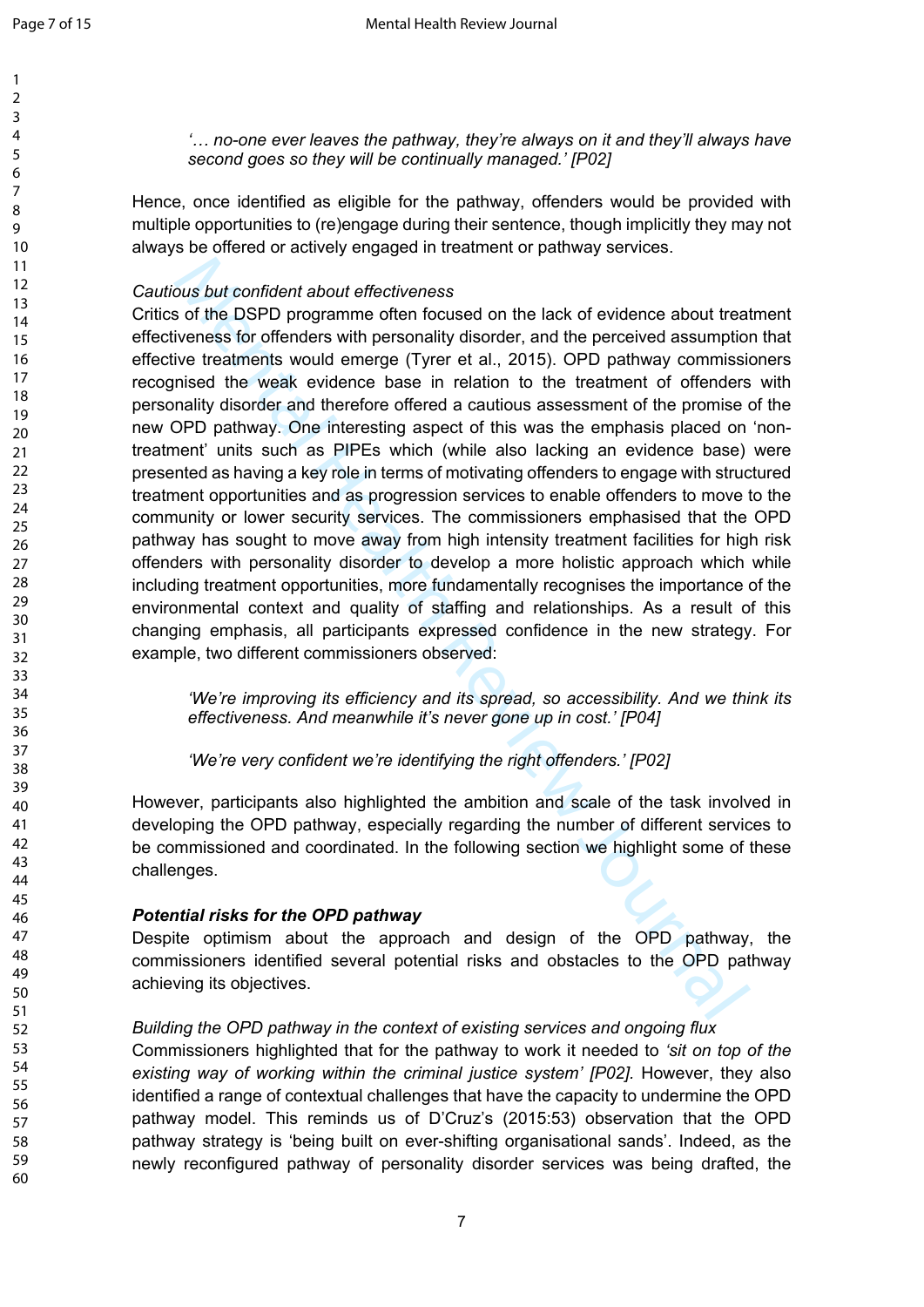probation service was experiencing the 'greatest challenge since its inception' (Calder and Goodman, 2013, p.176). Following the government's *Transforming Rehabilitation*  (TR) reforms new privately-run Community Rehabilitation Companies (CRCs) were introduced alongside the NPS (Ministry of Justice, 2013). While OPD pathway offenders should be managed by the NPS, participants were concerned that these new commissioning arrangements and the corresponding changes in NPS staff workloads, would have a significant but unknown impact on the implementation of the pathway. One participant told us:

*'Working with the community rehabilitation companies, I think it's yet to be determined how that's going to resolve itself and I don't know quite how that's going to work yet. In that sense, it's very problematic.' [P01]*

In addition, to the privatisation of probation services, changes to NHS commissioning and staffing, along with financial challenges faced by the prison service, were also identified as potential risks for the OPD pathway.

#### *Funding and gaps in provision of a holistic pathway*

The commissioners expressed concerns that the funding envelope may be insufficient to fully fund the pathway in all areas:

*'The programme is limited to the available funds that we have and I think there may be gaps in services in certain parts of the country so that's going to be a problem.' [P02]*

The scale of the commissioner ambition for the OPD pathway was emphasised by the range of areas identified as worthy of investment. Commissioners additionally highlighted the need to fund work with younger people and provide early prevention focused services. Commissioners were clear that they would need to work with other providers to try and develop services in these areas (as our next section explores), and that the potential for gaps in provision represented a significant challenge to the success of the programme.

#### *Building the pathway with other providers*

inave a signinuation durknown impact on the implementation of the patimax<br>inpart told us:<br>Working with the community rehabilitation companies, I think it's yet<br>determined how that's going to resolve itself and I don't know The commissioning of community mental health services was seen as an area that needed particular work in order to ensure that the OPD pathway could engage with existing, separately commissioned services. With reference to changes to the NHS in April 2013 when health care commissioning was split between NHSE and 211 Clinical Commissioning Groups (CCGs) led by GPs in the community, commissioners drew attention to the need to work with CCGs to try and build existing non-pathway services into the pathway. Under these arrangements NHSE is directly responsible for all offenders in custody while CCGs are required to purchase health care for offenders on probation. However, research conducted shortly after these changes support warnings from commissioners that work is needed to avoid gaps in provision. Brooker and Ramsbotham (2014) found that 25% of CCGs were unaware of their financial responsibilities to provide healthcare to offenders on probation and only 5% were actually funding such services.

58 59 60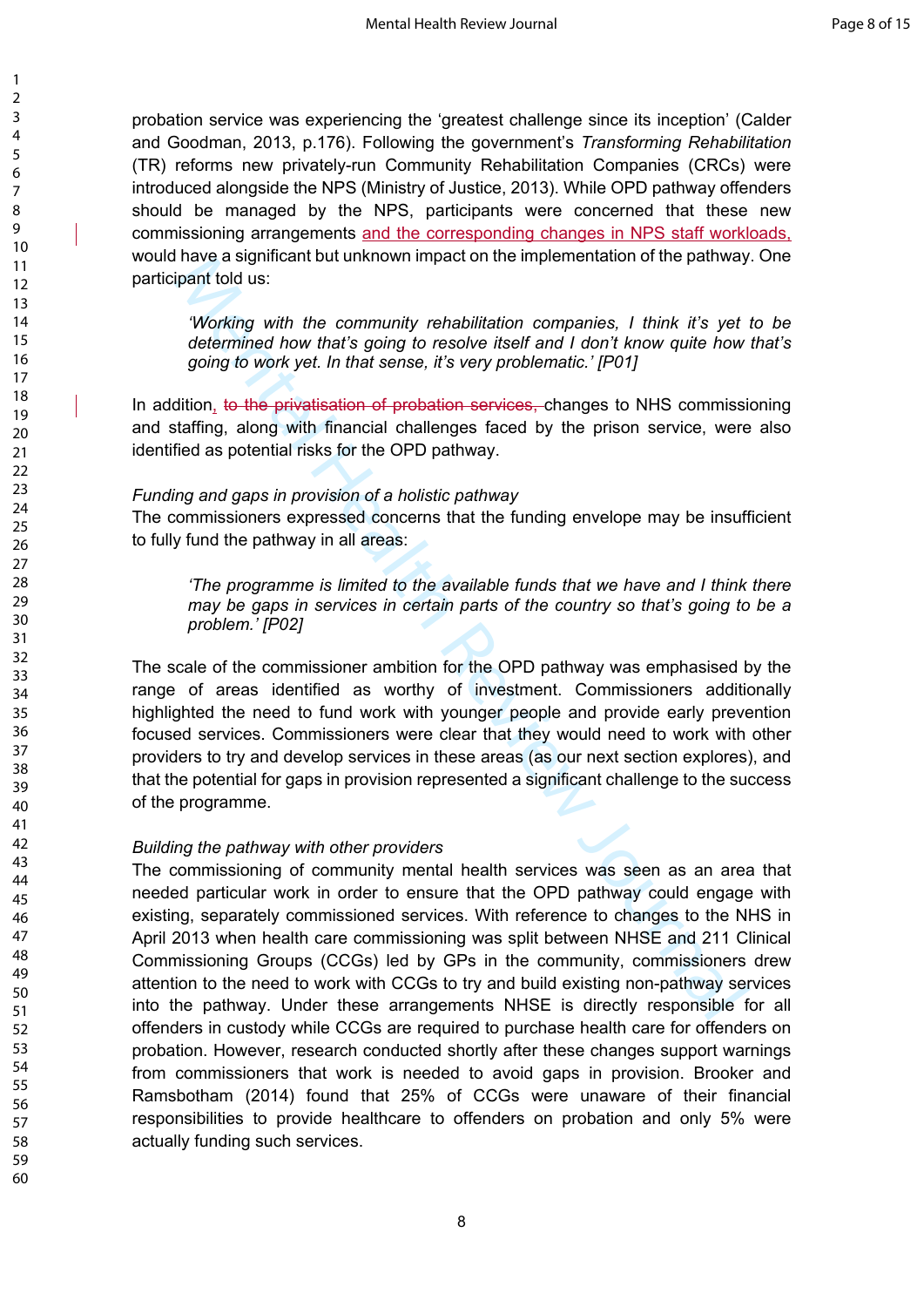#### *Working together along the pathway*

As previously noted, DSPD services were described by some participants as having worked in isolation from one another and sometimes too competitively. Consequently, several of our participants emphasised the need to ensure that OPD pathway services worked together. Effective information sharing between the services with open channels of communication were highlighted as being essential ingredients of the pathway.

*'If people don't share the right information at the right time with each other then the pathway won't work.' [P01]*

#### *Engaging offenders*

*Theople don't share the right information at the right time with each other*<br>the pathway won't work: [P01]<br>ging offenders<br>ating offenders to engage with treatment was a key challenge for DSPD set<br>ating offenders to engag Motivating offenders to engage with treatment was a key challenge for DSPD services especially amongst those who were involuntarily transferred into services (Maltman, Stacey and Hamilton, 2008; Perkins et al., 2015). Commissioners noted that many offenders may be unwilling or not ready to engage with the pathway at first identification. Alternatively, for those ready to engage, the unavailability of service or lengthy waiting periods could be potentially demotivating especially when the provision of treatment is not a core element of the service in which they are detained. Hence, commissioners identified achieving engagement and maintaining motivation as key challenges for the OPD pathway across a range of different pathway services.

#### *Awareness of and confidence in the pathway*

Research suggests that the DSPD 'label' has deterred some medium secure services from taking patients from high security (Perkins et al., 2015). Some Parole Board members also expressed their concerns about the effectiveness of DSPD treatment and indicated that they were unlikely to recommend transfer of a DSPD prisoner to conditions of lower security or release (Trebilcock and Weaver, 2012). Some of the commissioners anticipated similar problems for the OPD pathway and mindful of the need to avoid this hindering progression, one commissioner reminded us that:

*'We have to work very closely with the Parole Board so they understand the purpose of the programme.' [P02]*

To avoid any mismatch in expectations and disagreements between agencies about what might be best for an individual offender, most emphasised the importance of good communication across the pathway and of disseminating information about the pathway to external decision makers such as the Parole Board. Commissioners also highlighted the importance of making referrals at the right time and ensuring that different services along the pathway (including those not directly part of the OPD pathway) were fully aware of respective roles to avoid problematic blockages in progression.

#### *Evidencing effectiveness*

One final challenge that was identified by commissioners was the need for research evidence about the effectiveness of the OPD pathway. Rigorous outcome-based evaluation was identified as a problem for the DSPD programme and remains a challenge for the OPD pathway. Many of the challenges for development and implementation of the pathway identified by commissioners also pose challenges for evaluation. Most notably amongst these are the system flux (most vividly illustrated by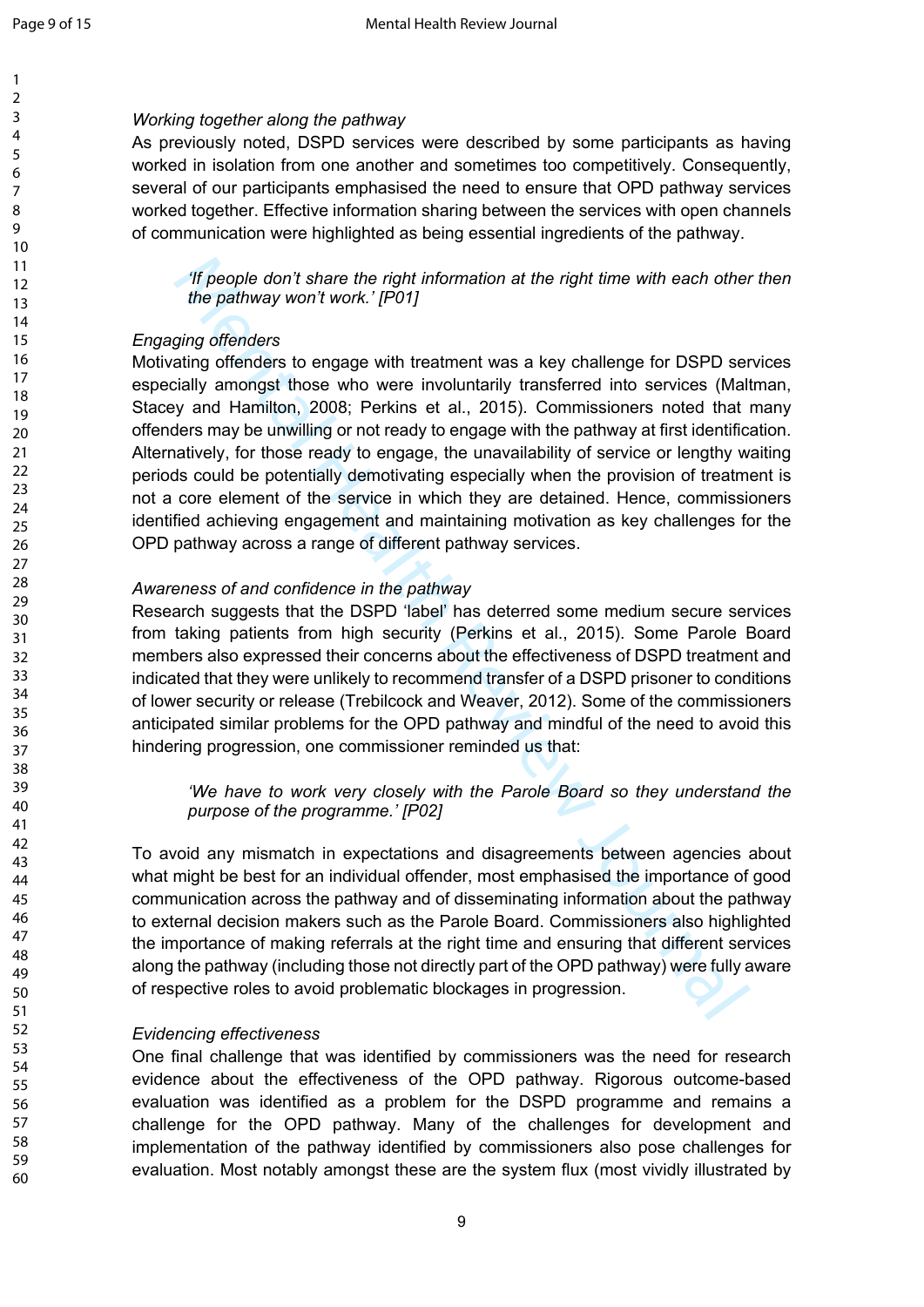the re-configuration of probation services), and the complex system of linked interventions and settings that mean a variety of psychosocial, health and offending outcomes are determined by the interaction of multiple service components. It may also take many years for any significant changes in key outcomes, particularly re-offending and social functioning, to be observable.

#### **Discussion**

**Example:**<br> **Example:**<br> **Example:**<br> **Example:**<br> **Example:**<br> **Example:**<br> **Example:**<br> **Example:**<br> **Example:**<br> **Example:**<br> **Example:**<br> **Example:**<br> **Example:**<br> **Example:**<br> **Example:**<br> **Example:**<br> **Example:**<br> **Example:**<br> **Examp** This paper presents findings from interviews with senior 'architects' of the DSPD programme and the OPD pathway. Before we review our findings, it is important to consider the limitations of this work and - given our focus on the perspectives of senior policy makers (or 'policy elites') - to reflect on how issues of power and positionality may have impacted our investigation (Neal and McLaughlin, 2009). Researcher access to senior policy figures *policy* elites' can be difficult, and even when achieved respondents may be adept at controlling the interview agenda and cautious about offering personal insights (Lilleker, 2003; Morris, 2009; Mikecz, 2012). The power imbalance between researcher and subject in such contexts is often emphasised, but researcher status with senior policy figureselites is often underestimated (Annison, 2015) and in practice, researchers are far from powerless (Mickecz, 2012; Neal and McLaughlin, 2009). Collectively we have been involved with the evaluation of early forensic personality disorder pilot services and the DSPD programme. Our previous experience, credibility in the field and 'knowledgeability', enabled us to decrease the status imbalance (Mikecz, 2012) while our status as a team commissioned to evaluate the OPD pathway unquestionably facilitated initial access. Coupled with more conventional ethical practices of confidentiality and anonymity, this helped promote open dialogue and disclosure. This highlights how we (and our analysis) do not neatly fit the traditional image of a powerless outsider. Indeed, our status conveyed the positionality of both 'insider' and 'outsider'. We have been privy to data and information about the pathway that would be unavailable to most outsiders by virtue of our funding and data sharing agreements.

Notwithstanding these remarks, it is important to remember that civil servants, like those who participated in this research, are bound by certain rules about what they can discuss (Cabinet Office, 2000). Inevitably, this means that civil servants may be wary of entering 'political' debates and of the 'prospect of providing an interview 'on the record'' (Annison, 2015, p.213). While, in practice, this means it is difficult to understand (or report) what attitudes senior commissioners may have about either the DSPD or OPD pathway initiatives, Richards (1996, p.200) reminds us that interviews with senior policy figures should not be undertaken with a view of establishing the "truth", but instead should provide the researcher with an insight into the 'interviewee's subjective analysis of a particular episode or situation'. We should also be mindful that It is also important to remember that the reader should exercise caution in the interpretation of these findings which are in no sense evaluative of the OPD pathway. Moreover, policy making processes are plural in nature in that they involve a range of stakeholders (Neal and McLaughlin, 2009), and therefore the it is possible that the OPD pathway is likely to be would be characterised differently by other informants. Although these interviews form part of a preliminary phase of our evaluation and other perspectives (including offenders and staff) will be explored as our evaluation progresses, the findings nevertheless provide valuable information about the 'evolution' of the OPD pathway and its underlying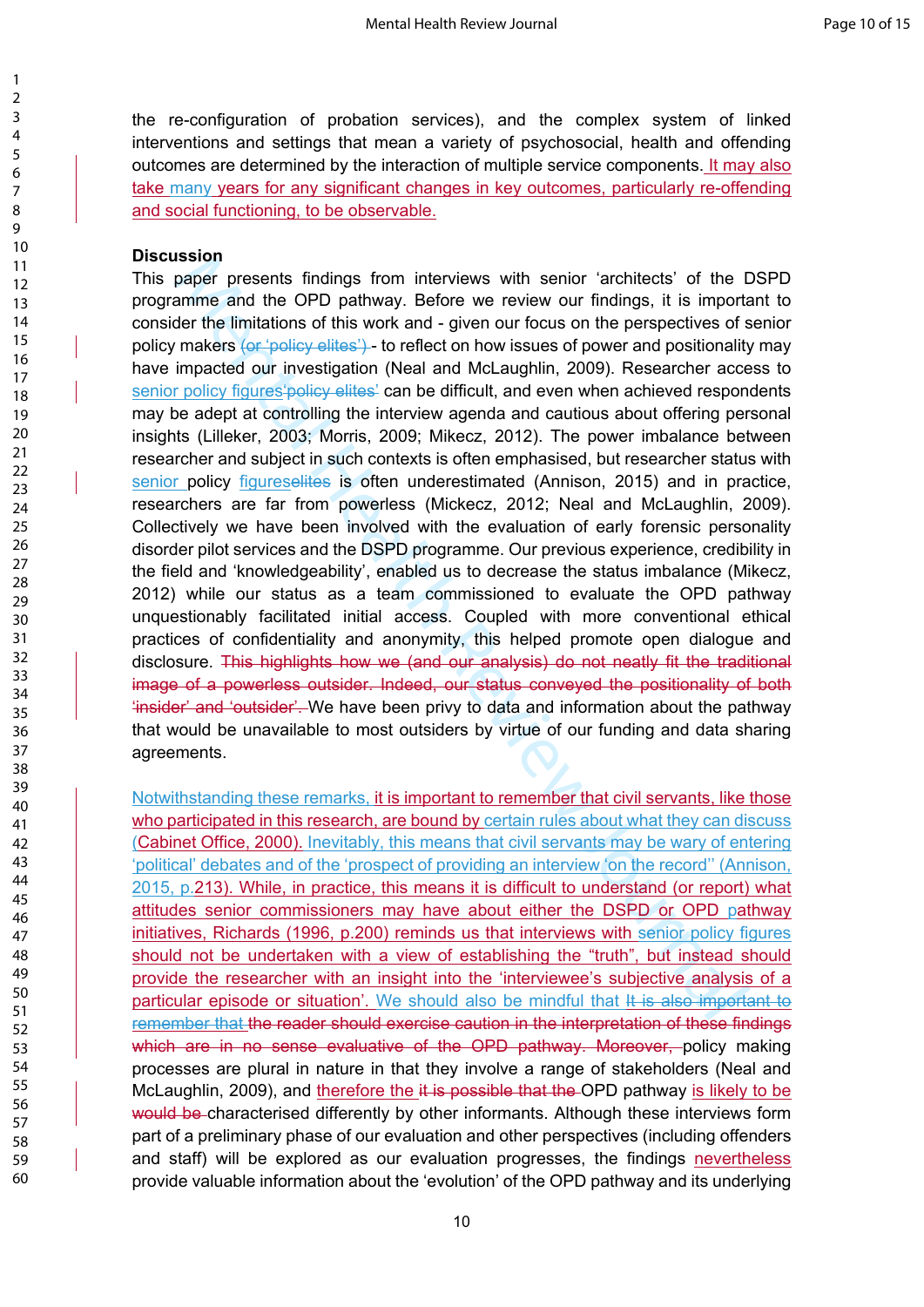rationale. Our analysis presents a previously undocumented overview of the visions and anxieties of the key 'architects' behind the DSPD and OPD initiatives and explores how . Our paper is of value in providing an analysis of how the commissioners present the OPD pathway and the challenges they envisage as the initiative matures. Such perspectives are often missing because there is limited empirical work with commissioners in the mental health field (Miller and Rees, 2014) and numerous challenges involved with securing access and getting participants to be candid and reflexive (Neal and McLaughlin, 2009).

ingus involved war isectaring access and geturing and periodic of the difference of Searchies and Mechanismia Source and the control be achieved by the OPD pathway. While such optimism is perhaps to be expected to computat Our interviews captured a good deal of optimism and renewed vigor in relation to what might be achieved by the OPD pathway. While such optimism is perhaps to be expected, given our participants' roles as commissioners, we nevertheless found that they appeared to commissioners have had a clearer sense of ownership of the initiative than may have existed with the DSPD programme. The OPD pathway was characterised as building on the work of the DSPD programme but in a more intelligent, holistic and financially viable manner. Additionally, the OPD pathway was often presented as innovative and novel by commissioners. However, this was often done by making direct comparisons to the DSPD programme, highlighting that many aspects of the pathway are not entirely new. The extent to which the OPD pathway has a distinct enough identity and departs sufficiently from the DSPD programme warrants examination and therefore structures the remainder of our discussion.

In relation to staff, the OPD pathway focus on enhancing confidence and competencies is to be welcomed. However, it is questionable how novel this is to the OPD pathway. Some interviewees cited staffing problems as contributing significantly to the difficulties of the DSPD programme. The research evidence shows while extensive training, support and supervision was offered to DSPD staff, there was limited training about personality disorders (Trebilcock and Weaver, 2010). It is therefore important to assess the extent to which the OPD pathway commitment to supporting staff development is realised in practice and what form it takes.

In a similar way, the language and discourse around 'joined-up services' is reminiscent of the introduction of end-to-end offender management and seamless partnerships under the creation of the NOMS in 2004. While narratives of joined-up penal thinking and costeffective delivery of public protection are attractive, the emergence of 'seamlessness' in criminal justice may 'invoke a vision of cohesive social control that is not only impossible to achieve but also undesirable' (Worrall, 2008, p.113). Moreover, given that the provision of *Through the Gate* (TTG) services is thought to be woefully inadequate (HM Inspectorate of Probation and HM Inspectorate of Prisons, 2017) it is important to explore what sentence planning and resettlement efforts actually look like in practice for the large caseload already screened into the OPD pathway.

Linked to this, and in relation to service capacity, the notion of a long-term pathway and something that offenders are on 'for life' being an intrinsically good thing, can also be questioned. Research suggests that long-term support for this group is advisable, and as such the aim of enabling individuals to access services appropriate to their risk, needs and responsivity is desirable. However, it is important that thought is also given to how offenders can successfully progress to a point where they can exit the pathway. The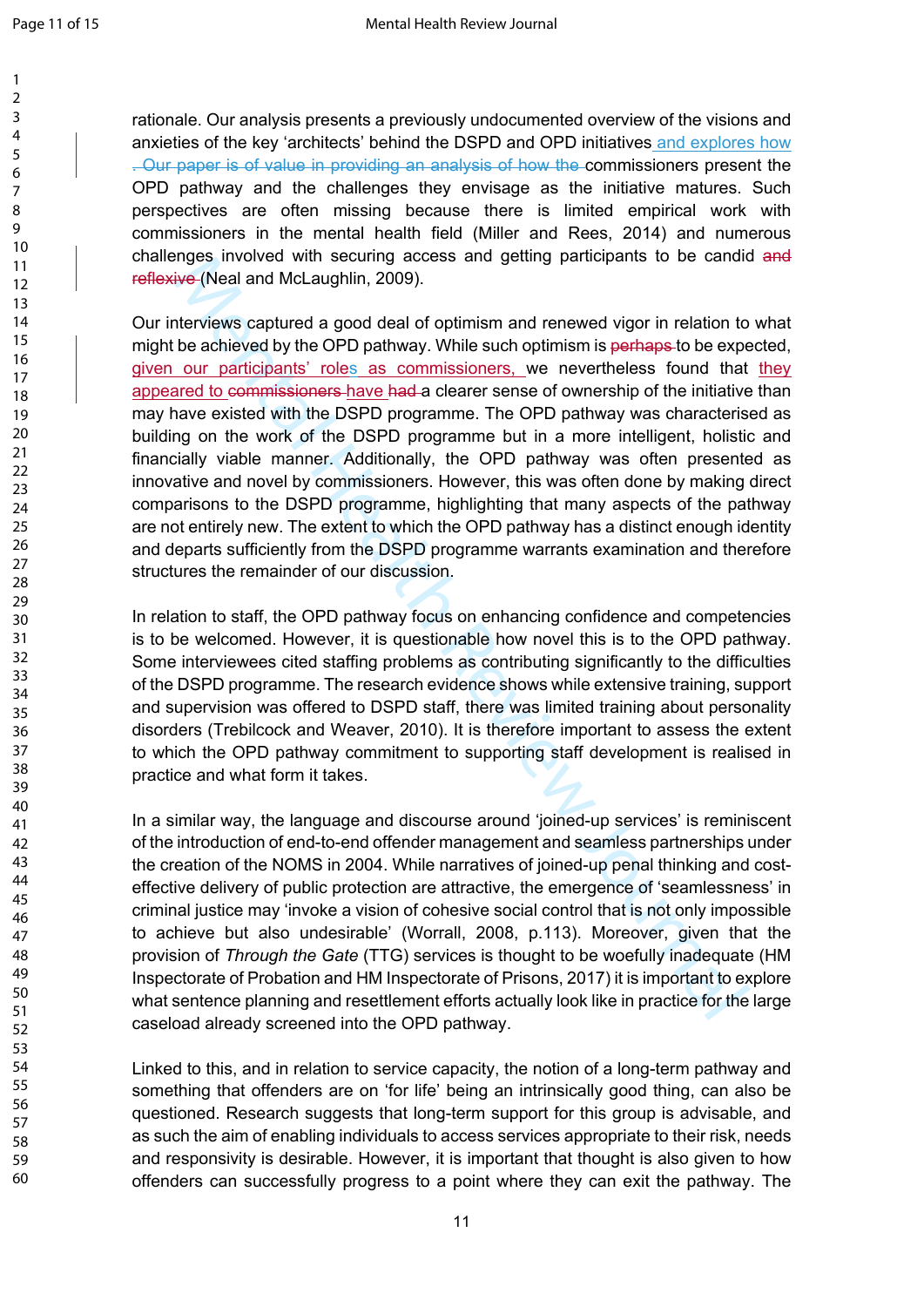DSPD programme was criticised for having 'opaque' exit criteria (Duggan, 2011) and thought should be given to supporting offenders to leave the pathway and fully integrate back into the community.

Another aspect of the OPD pathway that commissioners present as novel is the use of case formulation. However, it remains to be seen whether these claims of novelty are overstated and whether the practice that emerges represents an advance on sentence planning which already forms part of offender management processes directing offenders to appropriate pathways. While commissioners did not claim case formulation was necessarily unique to the pathway, its novelty was seen as its complementary focus on the offender's life experiences and needs, rather than their offending behaviour and its precursors as the main driver to pathway planning.

tated and wetter the plactic that the greates are alternative and the method of the specifies in the plactic strate of the pathway. While commissioners did not claim case formedessarily unique to the pathway. While commiss The most loudly heralded differences between the DSPD programme and the OPD pathway are that the latter will offer far more offenders with personality disorder access to psychologically-informed environments and management than the former at equivalent cost. The commissioners also expected more offenders to have access to treatment. Whether this language defines an entirely new clinical model less focused on psychiatric classification and treatments remains to be seen. In relation to the health economic arguments, research undertaken within the DSPD programme does indeed suggest that delivery of programme elements in a lower cost prison environment may yield greater benefits than costs (Barrett and Tyrer, 2012) and the OPD pathway is already reaching a much larger population of offenders. However, with less than a quarter (376/1,586) of offenders recommended for a service found to have actually commenced a service in the London Pathways Partnership (LPP) (Jolliffe et al., 2017), it is important that the OPD pathway moves beyond recognising and assessing needs to interventions that can meaningfully address them. Moreover, 'benefit' needs to be demonstrated and while more inclusive than DSPD, case identification will inevitably also exclude, and it will be important to assess what happens to these offenders.

Ultimately this paper has highlighted the optimism and commitment to the OPD pathway. As a new initiative funded by a unique co-commissioning process, it is important that the 'architects' of this initiative hold an optimistic position. While the stronger focus on progression in the OPD pathway is an undeniable and welcome departure from a narrow focus on high security DSPD services, the foundations of the OPD pathway ultimately lie with the DSPD programme and similar challenges are likely to follow. Indeed, Tyrer et al. (2015) argue that many of the challenges experienced by the DSPD programme have not been resolved by the introduction of the OPD pathway, including . These include questions about how to 'identify' the target population, how to develop a clear understanding of treatment needs, and how to deliver effective interventions. (Tyrer et al., 2015). In addition, implementation of the OPD pathway has coincided with the restructuring of probation services under the TR reforms, which has led some NPS probation staff to describe their work as 'relentless' (Phillips et al., 2016). In addition, This reminds us that the system within which the pathway operates has been is subject to a great deal of flux and this inevitably poses significant challenges for the pathway services, staff and offenders, as well as for those of us charged with its evaluation.

#### **References**

60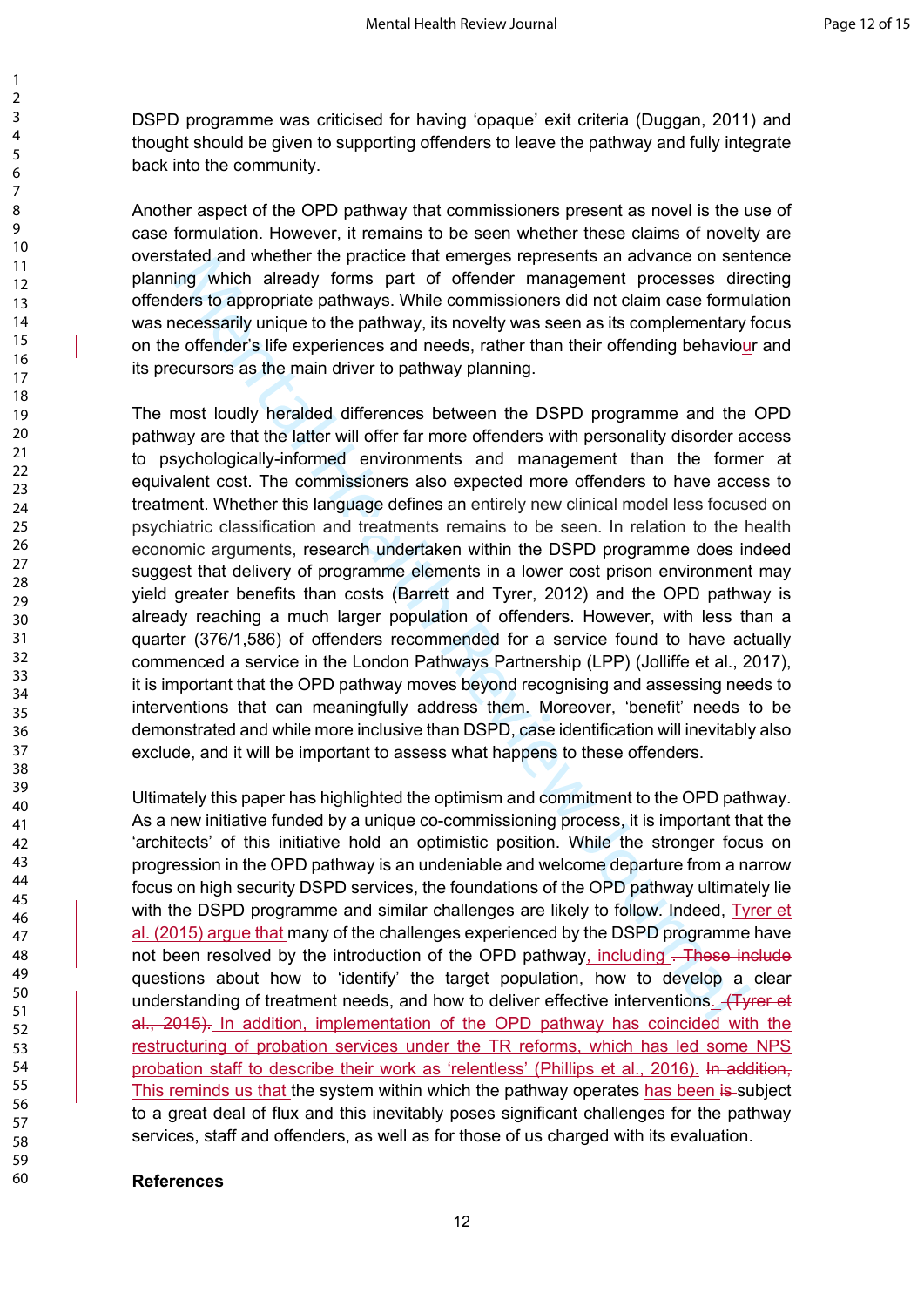Annison, H. (2015), *Dangerous Politics: Risk, Political Vulnerability, and Penal Policy,*  Oxford University Press, Oxford.

Barrett, B. and Tyrer, P. (2012), "The cost-effectiveness of the dangerous and severe personality disorder programme"<sub>1</sub>, *Criminal Behavior and Mental Health*, Vol. 22 No. 3, pp. 202-209.

field, N., Joseph, N., Skett, S., Bridgland, S., d'Cruz, L., Goode, I. and Tum<br>i), "The Offender Personality Disorder Strategy jointly delivered by NOMS and<br>ind", *Prison Service Journal*, Vol. 218, pp. 4-9.<br>N, V. and Clar Benefield, N., Joseph, N., Skett, S., Bridgland, S., d'Cruz, L., Goode, I. and Turner, K. (2015), "The Offender Personality Disorder Strategy jointly delivered by NOMS and NHS England", *Prison Service Journal,* Vol. 218, pp. 4-9.

Braun, V. and Clarke, V. (2006), "Using thematic analysis in psychology", *Qualitative Research in Psychology,* Vol.3 No. 2, 77-101.

Brooker, C. and Ramsbotham, D. (2014), "Probation and mental health: Who cares?", *British Journal of General Practice,* Vol. 64 No. 621, pp. 170-171.

Burns, T., Yiend, J., Fahy, T., Fitzpatrick, R., Rogers, R., Fazel, S. and Sinclair, J. (2011), "Treatments for dangerous severe personality disorder (DSPD)", *Journal of Forensic Psychiatry and Psychology,* Vol. 22 No.3, pp. 411-426.

Cabinet Office (2000), *Directory of Civil Service Guidance. Volume 1*, Cabinet Office, London.

Calder, S.D. and Goodman, A.H. (2013), "Transforming rehabilitation, a fiscal motivated approach to offender management", *British Journal of Community Justice,* Vol. 11 No. 2-3, pp. 175-188.

Centre for Mental Health (2015), *The Bradley Commission Briefing 3: Personality Disorder and Complex Needs,* Centre for Mental Health, London*.*

D'Cruz, L. (2015), "Implementing an offender personality disorder strategy for women", *Prison Service Journal*, Vol. 218, pp.31-34.

Department of Health (2009), *The Bradley Report: Lord Bradley's Review of People with Mental Health Problems or Learning Disabilities in the Criminal Justice System,*  Department of Health, London.

Department of Health and Ministry of Justice (2011), *Response to the Offender Personality Disorder Consultation,* Department of Health and Ministry of Justice, London.

Duggan, C. (2011), "Dangerous and Severe Personality Disorder", *British Journal of Psychiatry,* Vol. 198 No. 6, pp. 431-433.

HM Inspectorate of Probation and HM Inspectorate of Prisons (2017), *An Inspection of Through the Gate Resettlement Services for Prisoners Serving 12 Months or More, HM* Inspectorate of Probation and HM Inspectorate of Prisons, London.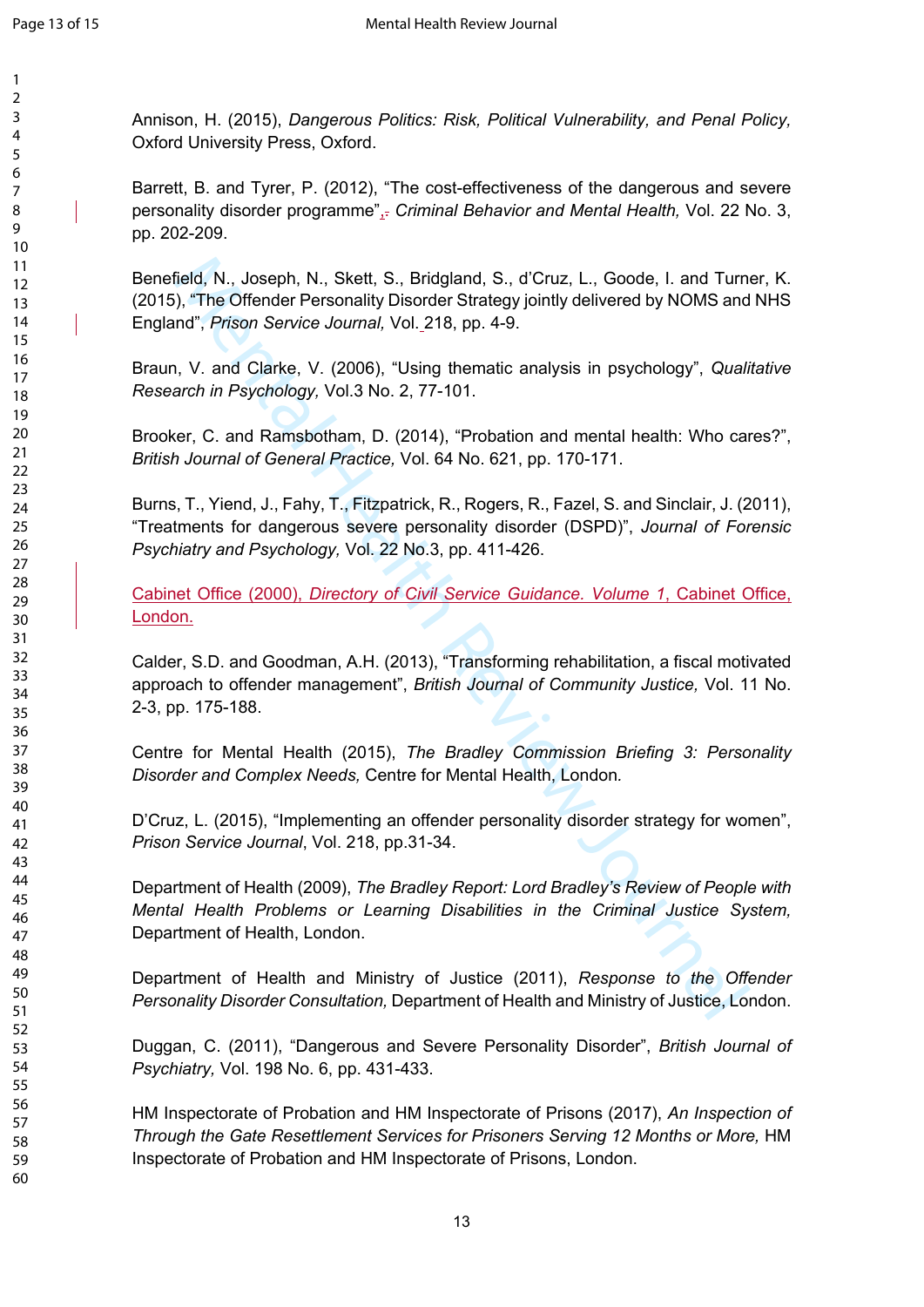Jolliffe, D., Cattell, J., Raza, A. and Minoudis, P. (2017), "Factors associated with progression in the London pathway project", *Criminal Behaviour and Mental Health,* Vol. 27, pp. 222-237.

Joseph, N. and Benefield, N. (2010), "The development of an offender personality disorder strategy", *Mental Health Review Journal,* Vol. 15 No. 4, pp. 10-15.

Lilleker, D.G. (2003), "Interviewing the political elite: Navigating a potential minefield", *Politics,* Vol. 23 No. 3, pp. 207-214.

Maltman, L., Stacey, J. and Hamilton, L. (2008), "Peaks and troughs – an exploration of patient perspectives of dangerous and severe personality disorder assessment (Peaks Unit, Rampton Hospital)", *Personality and Mental Health,* Vol. 2 No. 1, pp. 7-16.

Mikecz, R. (2012), "Interviewing elites: Addressing methodological issues", *Qualitative Inquiry,* Vol. 18 No. 6, pp. 482-493.

Miller, R. and Rees, J. (2014), "Mental health commissioning: Master or subject of change", *Mental Health Review Journal,* Vol. 19 No. 3, pp. 145-155.

Ministry of Justice (2011), *Working with Personality Disordered Offenders: A Practitioners Guide,* Ministry of Justice, London.

Ministry of Justice (2013), *Transforming Rehabilitation: A Strategy for Reform*, Ministry of Justice, London.

Minoudis, P., Shaw, J., Bannerman, A. and Craissati, J. (2012), "Identifying personality disturbance in a London probation sample", *Probation Journal,* Vol. 59 No. 1, pp. 23-38.

Morris, Z. (2009), "The truth about interviewing elites", *Politics,* Vol. 29 No. 3, pp. 209- 217.

er, D.G. (2003), "Interviewing the political elite: Navigating a potential mines, Vol. 23 No. 3, pp. 207-214.<br>
Man, L., Stacey, J. and Hamilton, L. (2008), "Peaks and troughs – an explorative respectives of dangerous and s Mullen, P.E. (1999), "Dangerous people with severe personality disorder. British proposals for managing them are glaringly wrong-and unethical", *British Medical Journal,*  Vol. 319 No. 7218, pp. 1146-1147.

National Offender Management Service and Department of Health (2012), *A Guide to Psychologically Informed Planned Environments,* National Offender Management Service and Department of Health, London.

National Offender Management Service and National Health Service England (2015), *The Offender Personality Disorder Pathway Strategy 2015,* National Offender Management Service and National Health Service England, London.

Neal, S. and McLaughlin, E. (2009), "Researching up? Interviews, emotionality and policy-making elites", *Journal of Social Policy,* Vol. 38 No. 4, pp. 689-707.